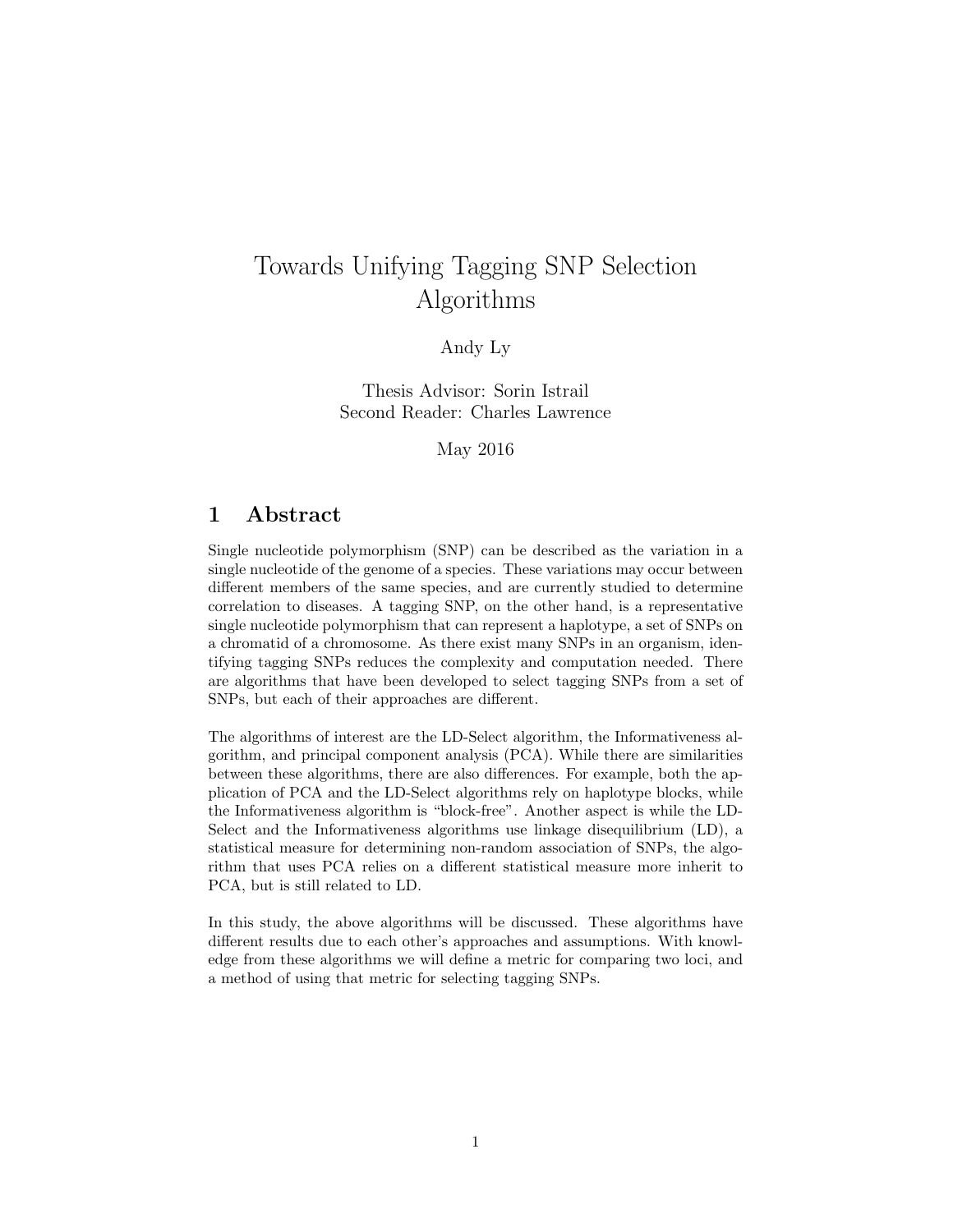# 2 Tagging SNPs

Single nucleotide polymorphisms, or SNPs, are the genetic variations in DNA at a specific site on a genome. For example, let us say there is a site that has the base "A" most of the time. At the same time, there is a small population that has a different base, "T", at the same site. This constitutes a SNP at that site. On average, a SNP occurs every 300 nucleotides, resulting in around 10 million SNPs in the human genome, which is 3.2 billion bases long. SNPs may be unique to an individual or to a population. SNPs may also be "harmless", as multiple sequences of three long nucleotides may code for the same amino acid (degeneracy), resulting in the same protein. In other situations, this may not hold.

SNPs are of interest because an individual may be more susceptible to certain diseases if they have a SNP at a specific site in their genome. This is heavily studied in Genome-Wide Association Studies (GWAS), where SNPs are analyzed for variations among individuals carrying a certain disease of interest and individuals that do not carry such disease, in clinical settings, in hope of determining genetic factors associated to the disease of interest. In GWAS, individuals exhibiting certain phenotypes of interest are analyzed and compared to those that do not, creating a case and control test. While there are pairwise relations between SNPs, it is not proper to run tests for each and every possible pair of SNPs. Multiple comparison is used instead, as the problem is not represented pairwise but as a whole (all SNPs in set) instead. As more and more features (SNPs) are added, the likelihood of a difference occurring among individuals through random change increases.

A tagging SNP is a SNP that is representative of a set of SNPs of a haplotype (sequence of SNPs for an individual). The tagging SNP is in high linkage disequilibrium with the set of SNPs it was selected from. A reason behind this is SNPs may be inherited together, specifically the genes the SNPs are from. Genetic linkage occurs during the phase when gametes are formed from cell separation, and this separation may not be completely random. When conducting a test, one may have many SNPs of interest, so reducing the number of features, or SNPs, is beneficial. Mapping individuals with a disease may be costly, both through time and resources. Because GWAS uses SNP arrays to identify a subset of genetic material and not the whole genome, tagging SNPs are essential.

# 3 Linkage Disequilibrium

Linkage disequilibrium can be described as the non-random association between two alleles at two different loci. The opposite, where there is random association, is called linkage equilibrium. For linkage disequilibrium, a few measures are used to described this association:  $D, D',$  and  $r^2$ .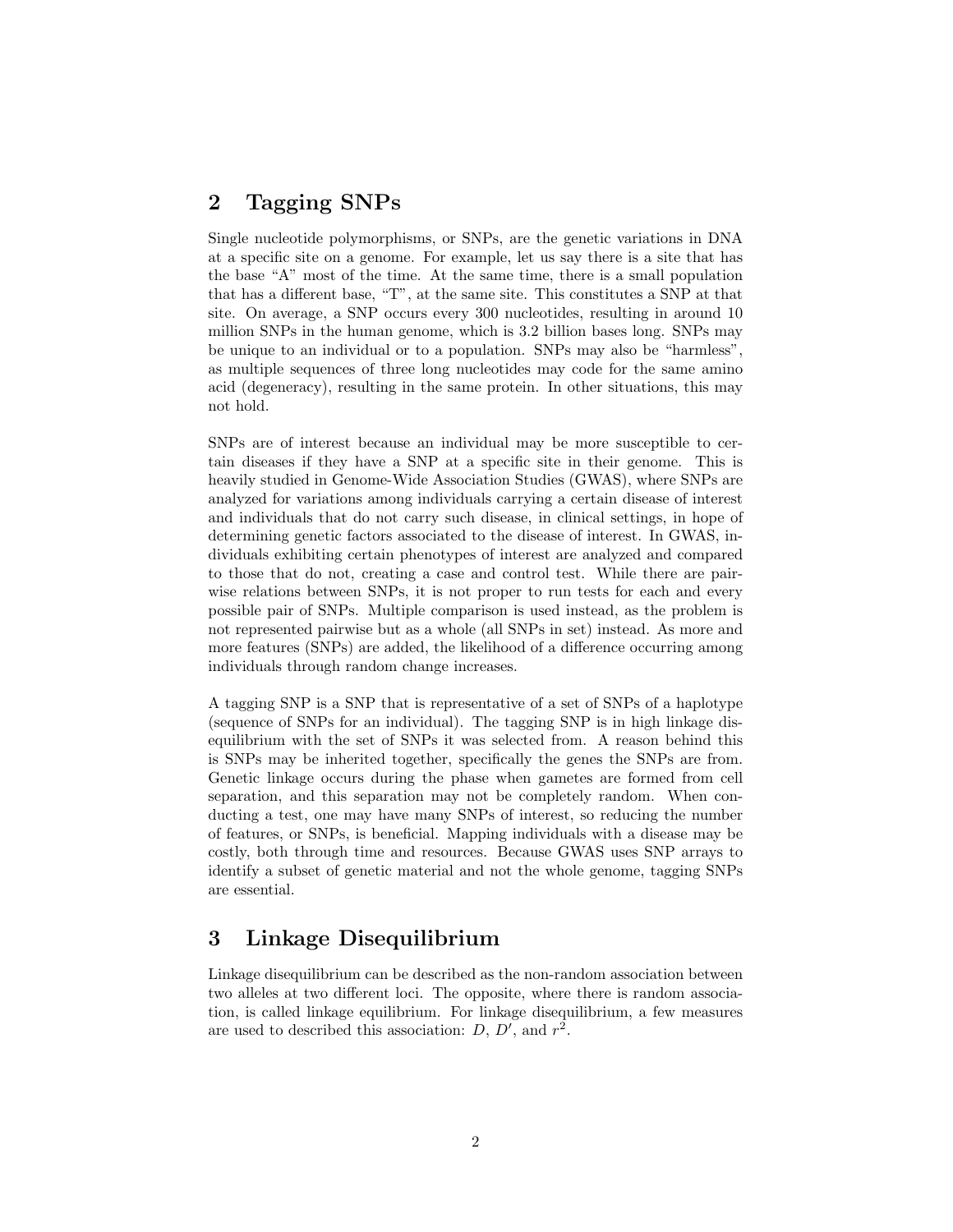First, let us say A and a correspond to the major allele and minor allele for locus 1, and B and b respectively for locus 2. To define the frequencies (normalized), we can define them with their corresponding haplotype as:

| Haplotype | Frequency |
|-----------|-----------|
| A R       | $p_{AB}$  |
| Ab        | $p_{Ab}$  |
| aΒ        | $p_{aB}$  |
| аb        | $p_{ab}$  |

In addition, we can define the individual allele frequencies as:

| Allele         | Frequency |
|----------------|-----------|
| $\overline{A}$ | $p_A$     |
| a              | $p_a$     |
| В              | $p_B$     |
|                | Dь        |

If there is no linkage disequilibrium, we can assume frequencies as independent, specifically  $p_{AB} = p_A \cdot p_B$ , and all other haplotype and allele frequencies. When there is linkage disequilibrium, these values are not equal, and instead, the difference can be defined as  $D$ , which can be defined as the following relation:

$$
D = p_{AB} - p_A \cdot p_B = p_{AB} \cdot p_{ab} - p_{Ab} \cdot p_{aB}
$$

D can vary, and to normalize this value,  $D'$  was created, which can be calculated as:

$$
D' = \begin{cases} \frac{D}{\min(p_A \cdot p_b, p_a \cdot p_B)}, & \text{if } D \ge 0, \\ \frac{D}{\min(p_A \cdot p_B, p_a \cdot p_b)}, & \text{otherwise } (D < 0) \end{cases}
$$

Finally, there is a correlation coefficient that can be calculated and used to describe linkage disequilibrium, which is defined as:

$$
r^2 = \frac{D^2}{p_A p_a p_B p_b}
$$

# 4 Power of Association

Pritchard and Przeworski [8] described the relation between linkage disequilibrium  $(r^2)$  and the power of association studies. Here we will describe this relation in more detail. The variables used in this description are defined as:

 $N_1$ : number of individuals tested at locus 1 (disease susceptibility locus)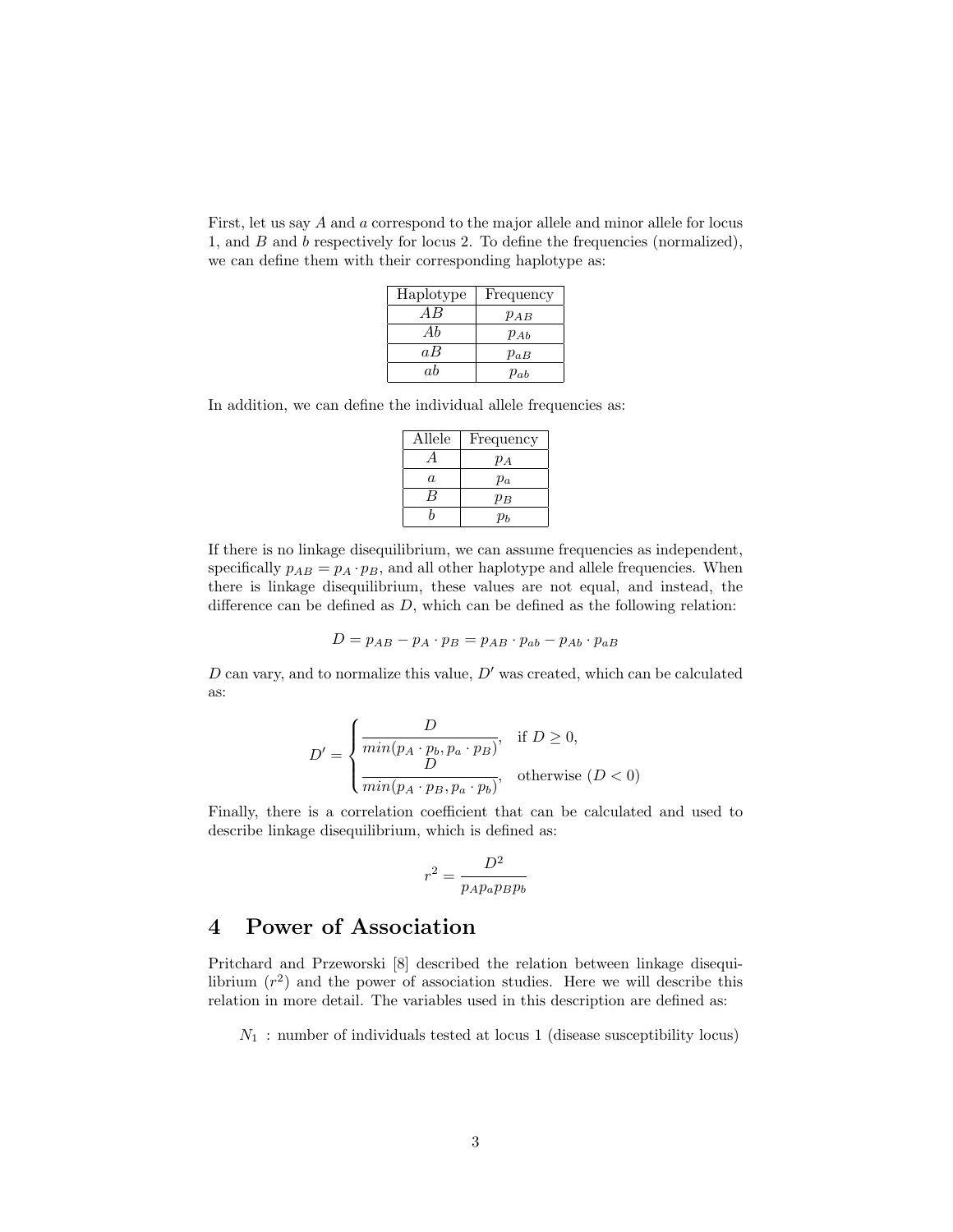- $N_2$ : number of individuals tested at locus 2 (nearby marker locus)
- $A, a$ : alleles at locus 1
- $B, b$ : alleles at locus 2
- $\pi_{DA}$ : frequency of allele A in individuals with disease
- $\pi_{CA}$ : frequency of allele A in individuals with control
- $\pi_{DB}$  : frequency of allele B in individuals with disease
- $\pi_{CB}$ : frequency of allele B in individuals with control
- $\pi_A$ : frequency of allele A
- $\pi_B$ : frequency of allele B
- $q_{AB}$ : probability with allele A at locus 1 and allele B at locus 2
- $q_{aB}$ : probability with allele a at locus 1 and allele B at locus 2
- $\phi$ : fraction of sample that are case (disease)
- $1 \phi$ : fraction of sample that are control

\*Note, variables defined later with a ˆ are sample frequencies, while variables with a  $\overline{\phantom{a}}$  are approximations of the population frequencies.

Let us first consider the Wald (test) statistic:

$$
\frac{(\hat{\theta} - \theta_0)^2}{Var(\hat{\theta})}
$$

Here, we are interested in seeing if there is a difference between the case and control, so we will rewrite the above equation as:

$$
\frac{(\pi \hat{D}A - \pi \hat{C}A)^2}{Var(\pi \hat{D}A - \pi \hat{C}A)}
$$

where  $\hat{\theta}$  is  $\pi_{DA}^{\hat{}} - \pi_{CA}^{\hat{}}$  and  $\theta_0$  is 0. We can determine the variance as:

$$
Var(\pi \hat{D}A - \pi \hat{C}A) = \frac{\pi \hat{D}A (1 - \pi \hat{D}A)}{2N_{1D}} + \frac{\pi \hat{C}A (1 - \pi \hat{C}A)}{2N_{1C}}
$$

where  $N_{1D}$  and  $N_{1C}$  are the number of individuals that contain allele A at locus 1 and are diseased (case) and control respectively, and add up to  $N_1$ . Here, we are assuming independence between the case and control, and the variances are determined by using the rule (assuming independence again):

$$
Var(X \pm Y) = Var(X) + Var(Y)
$$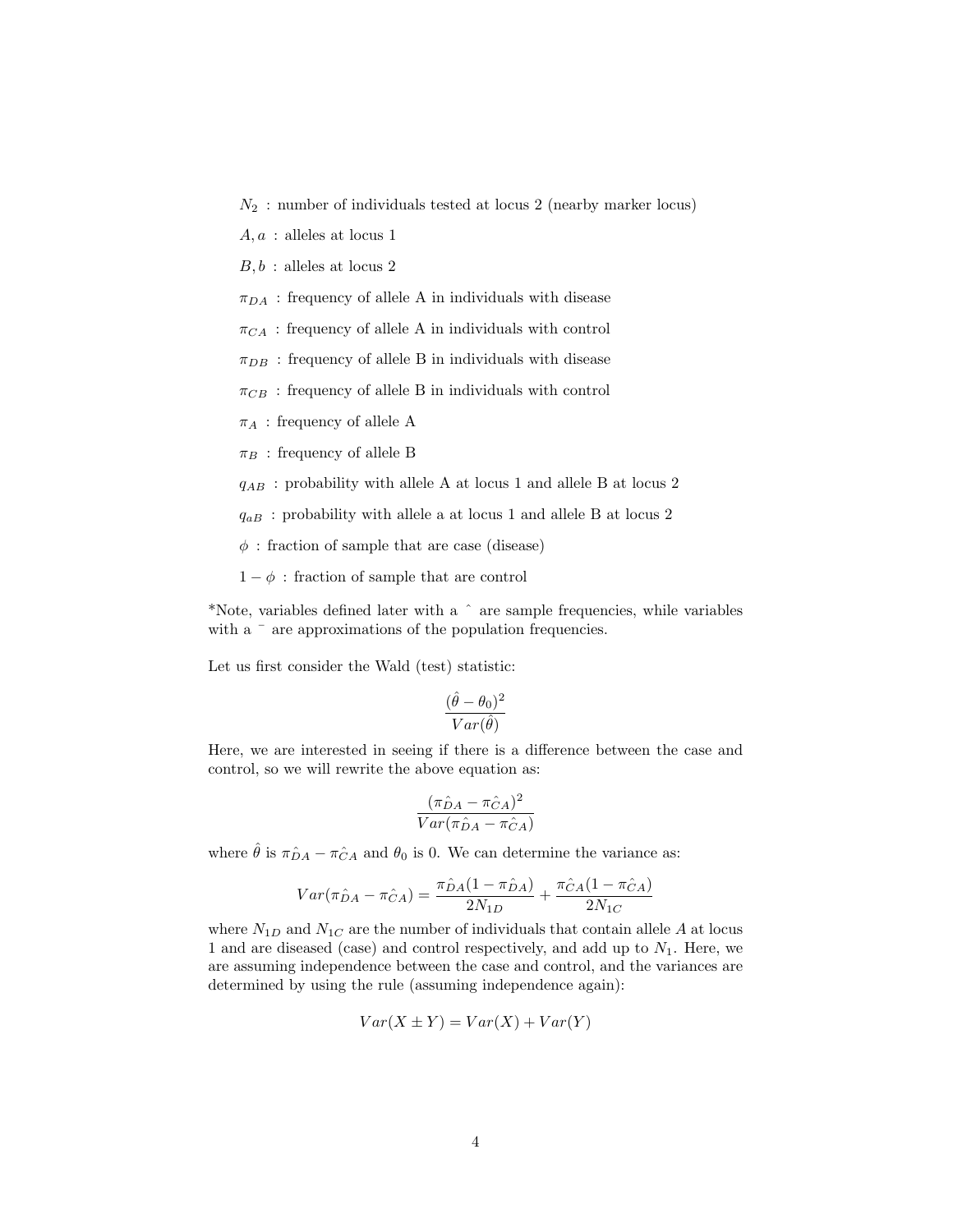Also, we are modeling with  $n$  number of Bernoulli trials for both case and control.

If Hardy-Weinberg equilibrium holds (null), we can simplify the variance as:

$$
\hat{\pi_A}(1-\hat{\pi_A})\Big[\frac{1}{2N_{1D}}+\frac{1}{2N_{1C}}\Big]
$$

with  $\pi_{DA}^{\circ} = \pi_{CA}^{\circ}$ . A 2 is added here to account for humans having 2 alleles at each loci.

We can rewrite the the N's with  $N_{1D} = \phi \times N_1$  and  $N_{1C} = (1 - \phi) \times N_1$ , and merge the two fractions together.

$$
\frac{1}{2N_{1D}} + \frac{1}{2N_{1C}} = \frac{N_{1C}}{2N_{1D}N_{1C}} + \frac{N_{1D}}{2N_{1D}N_{1C}}
$$

$$
= \frac{N_{1D} + N_{1C}}{2N_{1D}N_{1C}}
$$

$$
= \frac{N_1}{2N_{1D}N_{1C}}
$$

$$
= \frac{N_1}{2N_1\phi N_1(1-\phi)}
$$

$$
= \frac{1}{2N_1\phi(1-\phi)}
$$

Substituting this back in, we can see our test statistic is:

$$
\frac{(\pi \hat{D}A - \pi \hat{C}A)^2 2N_1 \phi(1-\phi)}{\pi \hat{A}(1-\pi \hat{A})}
$$

This can be compared back to a normal distribution, where the test statistic will simply be the square root of the above. Given  $k$  independent, standard normal variables:

$$
\mathcal{Z}_1, \mathcal{Z}_2, ..., \mathcal{Z}_k
$$

The sum of the squares:

$$
\sum_{i=1}^{k} (Z_i)^2
$$

follows a chi-squared distribution with a degrees of freedom of  $k$ . Using this definition, our test statistic defined earlier follows a chi-squared distribution with a degrees of freedom of 1:

$$
\chi_1^2 = \frac{(\pi \hat{D}A - \pi \hat{C}A)^2 2N_1 \phi(1 - \phi)}{\pi_A (1 - \pi_A)}
$$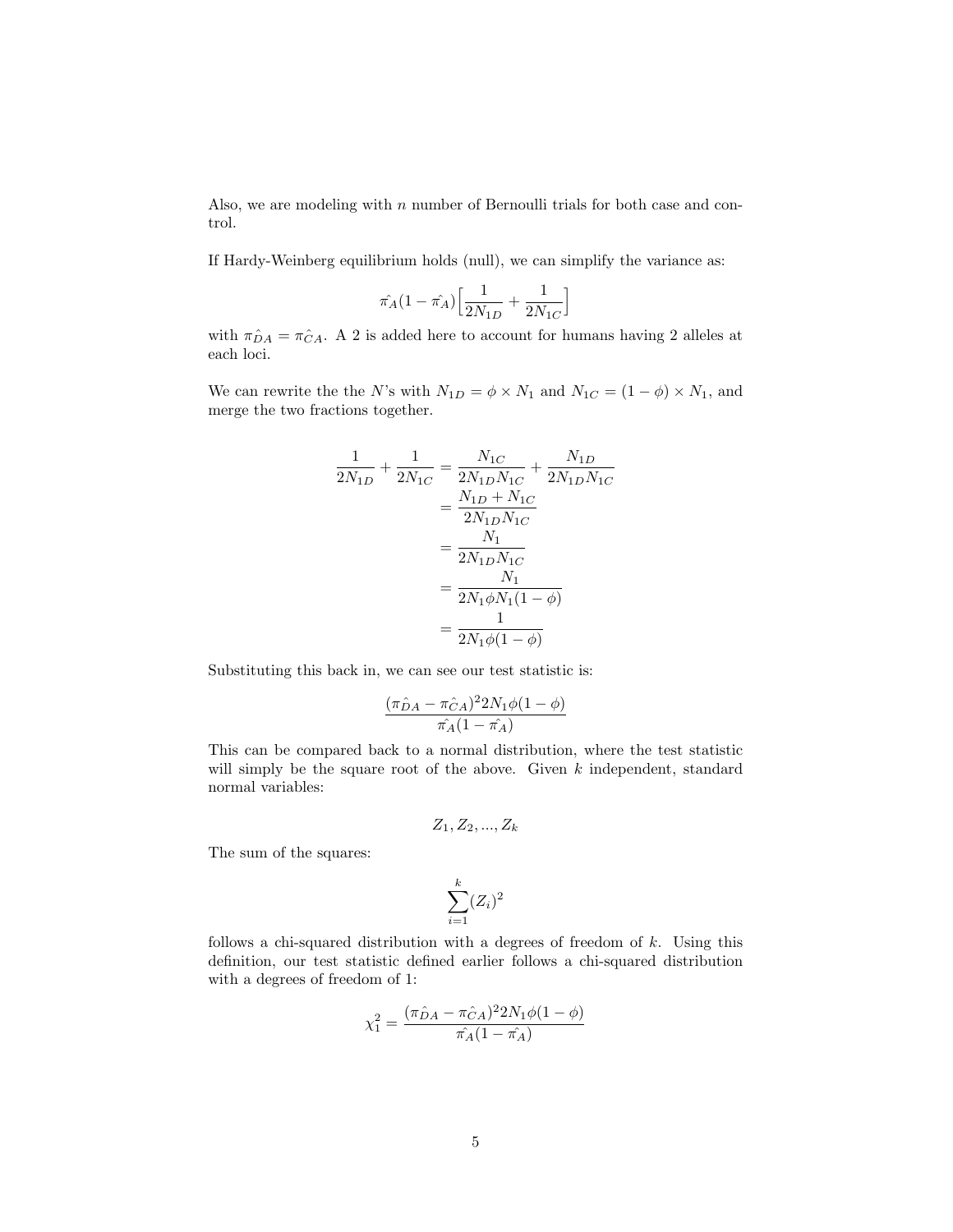The same can be done with allele  $B$  at locus 2, where we will define the test statistic as:

$$
\chi_2^2 = \frac{(\pi \hat{p}_B - \pi \hat{c}_B)^2 2N_2 \phi (1 - \phi)}{\pi \hat{B} (1 - \hat{b}_B)}
$$

As both  $\chi_1^2$  and  $\chi_2^2$  are approximately the squares of normal random variables, we can take the square root of them.

$$
(\pi_{DA}-\pi_{CA})\left[\frac{2N_1\phi(1-\phi)}{\pi_A(1-\pi_A)}\right]^{\frac{1}{2}}
$$

Here, an approximation is used for determining the population with allele A at locus 1:

$$
\bar{\pi_A} = \phi \pi_{DA} + (1 - \phi) \pi_{CA} \approx \pi_A
$$

which can be derived from the Law of Total Probability, considering  $\pi_{DA}$  and  $\pi_{CA}$  as conditional probabilities and summing up the marginal probabilities.

The authors defined a relation between frequencies of one locus and another:

$$
\pi_{DB} - \pi_{CB} = (\pi_{DA} - \pi_{CA})(q_{AB} - q_{aB})
$$

The same process for  $\chi_1^2$  can be used for  $\chi_2^2$ , but we will substitute the relation just defined:

$$
(\pi_{DA} - \pi_{CA})(q_{AB} - q_{aB}) \left[ \frac{2N_2\phi(1-\phi)}{\pi_B(1-\pi_B)} \right]^{\frac{1}{2}}
$$

The author also defined a  $r^2$  measure:

$$
r^{2} = (q_{AB} - q_{aB})^{2} \pi_{A} (1 - \pi_{A}) \pi_{B}^{-1} (1 - \pi_{B}^{-1})
$$

One can observe that this  $r^2$  measure follows the distribution of  $\chi_1^2$  and  $\chi_2^2$  are approximately the same if  $N_2 = \frac{N_1}{r^2}$ . The relation tells us for one to have same power between both markers, the sample size must be increased by  $\frac{1}{r^2}$ .

## 5 Data Representation

Here we will briefly cover how data will be represented and used. With a given set of haplotypes:

| Haplotype 1 |  |  |  |
|-------------|--|--|--|
| Haplotype 2 |  |  |  |
| Haplotype 3 |  |  |  |
| Haplotype 4 |  |  |  |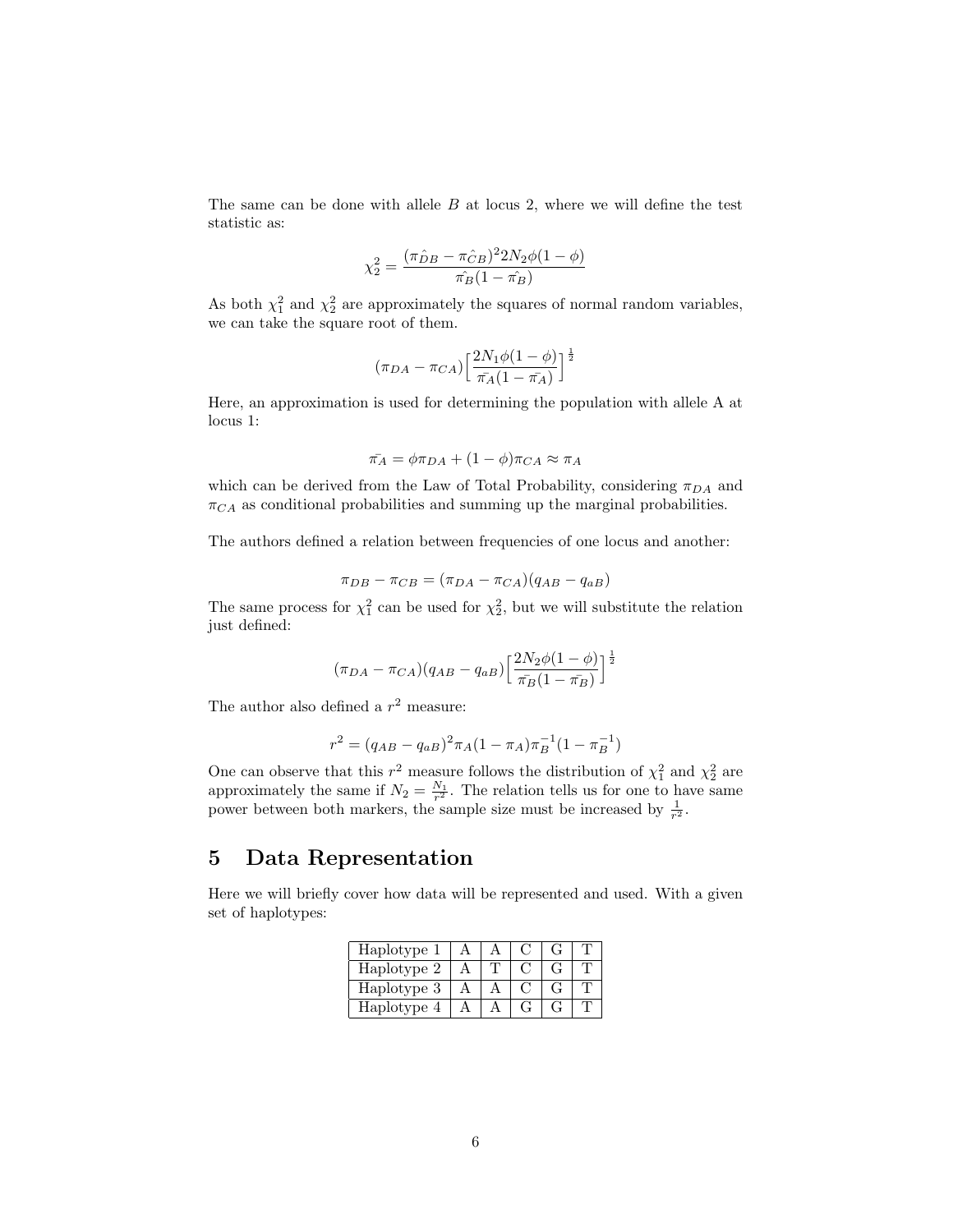we replace all major alleles (common) with a 0 and minor alleles (rare) with a 1:

| Haplotype 1 |  |  |  |
|-------------|--|--|--|
| Haplotype 2 |  |  |  |
| Haplotype 3 |  |  |  |
| Haplotype 4 |  |  |  |

We apply this binary representation to haplotypes because of the infinite alleles model, which is the assumption that because there is a large number of alleles, any new mutation will occur in a new location. The algorithms discussed in the following sections will use data in this format.

# 6 Algorithms for Determining Tagging SNPs

Selecting tagging SNPs is important to GWAS, as the number of features (SNPs) are reduced before they are analyzed. Here, we will be describing a few algorithms that select tagging SNPs from a set of haplotypes.

### 6.1 LD-Select [3]

First, starting with a set of haplotypes, loci where the minor allele frequency (MAF) exceeds a certain threshold are chosen.  $r^2$  is calculated for each loci that have a MAF exceeding the threshold and all other loci. The one locus with a MAF exceeding the threshold that has the maximum number of  $r^2$  connections that exceed another set threshold is chosen, and all loci connected are binned together. This process is repeated for all other loci selected earlier based on their MAF. If a locus does not have any connection to another loci with  $r^2$ exceeding a defined threshold, they are put into a bin by themself. For each locus in a bin,  $r^2$  is calculated with all other locus, and for loci that have  $r^2$ with all other loci exceed a threshold, it will be chosen as the tagging SNP of that bin. Because of this condition, multiple loci in a bin can be defined as a tagging SNP. This is a greedy algorithm that relies on linkage disequilibrium, to create a "Dominating Set".

#### 6.2 Informativeness [4]

This algorithm is centered around information theory, and modeled as a "Set Cover" problem. With a set of haplotypes, at each loci, a sub-graph is created connecting alleles among haplotypes that differ. Then a set of loci are selected so that all possible connections between haplotypes are covered. The optimal set in this case would be the smallest subset of loci.

An algorithm for selecting this optimal set was described, with a complexity of  $O(nk2^w)$ , and will provide us with the k optimal SNPs.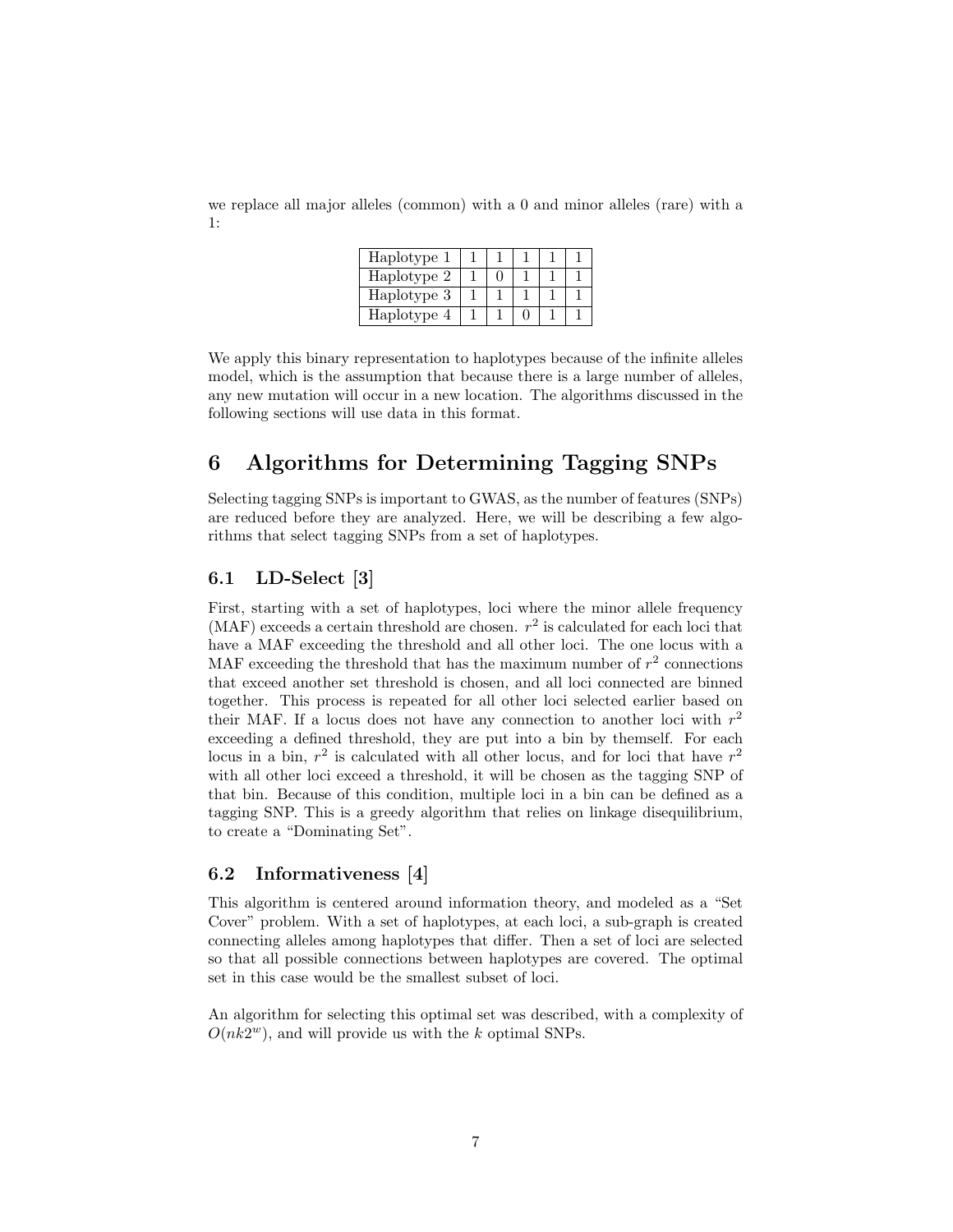k-MIS algorithm 1  $O(nk2^w)$ 

```
for s := 1 to n do
for l := 1 to k do
    for all assignments A_s do
         A_s^0 \leftarrow 0 A_s [1...w-1];A_s^1 \leftarrow 1A_s[1...w-1];I(s, l, A_s) \leftarrow I(S(A_s), s) + max(I(s - 1, l - A_s[w], A_s^0), I(s - 1, l -A_s[w], A_s^1);
```
Let us describe this algorithm from above. An informative measure is used to compare two loci,  $s$  and  $t$ . It is defined as:

$$
I(s,t) \simeq \frac{|E(s) \cap E(t)|}{|E(t)|}
$$

Where  $E(s)$  and  $E(t)$  are number of connections at respective loci. This measure is also used for comparing a set of SNPs  $S'$  and another SNP  $t$ :

$$
I(S',t) \simeq \frac{|E(S') \cap E(t)|}{|E(t)|}
$$

An assignment is defined as, for SNP s, all SNPs neighboring it that are w SNPs away. This  $w$  window is user defined.  $A_s$  can be constructed by:

$$
A_s[i] = \begin{cases} 1, & \text{if SNP } s - \lfloor \frac{w}{2} \rfloor + i \in S', \\ 0, & \text{otherwise} \end{cases}
$$

 $I(s, l, A_s)$  is the most informative subset of l SNPs chosen from SNPs 1 to s. This is determined by finding the informativeness measure of  $A_s$  and s, and by using dynamic programming, using previous informativeness measures calculated, and maximizing on which potential allele precedes the  $A_s$  set.

#### 6.3 Principal Component Analysis [7]

Principal component analysis, or PCA, is a technique that determines linear combinations (principal components) that compresses data via dimension reduction. In general, the steps of PCA can be described as: normalization of data points, covariance matrix calculation, eigenvectors and eigenvalues of such matrix, component selection, and data reduction/mapping. For tagging SNPs, a few methods were created relying on PCA. Here, we will be describing one of them. This process consists of two steps. First, PCA is used to determine principal components, which is referred as eigenSNPs. Haplotypes are placed together in a matrix, where at each loci the major allele is labeled as 0 and the minor allele is labeled as 1, when observed. From here, instead of a covariance matrix, a correlation matrix is generated. This new matrix is defined as R, and linkage disequilibrium is used as the measure, between each SNP. Eigenvectors  $(E = e_1, e_2, ...)$  and eigenvalues  $(\Lambda = \lambda_1, \lambda_2, ...)$  are calculated by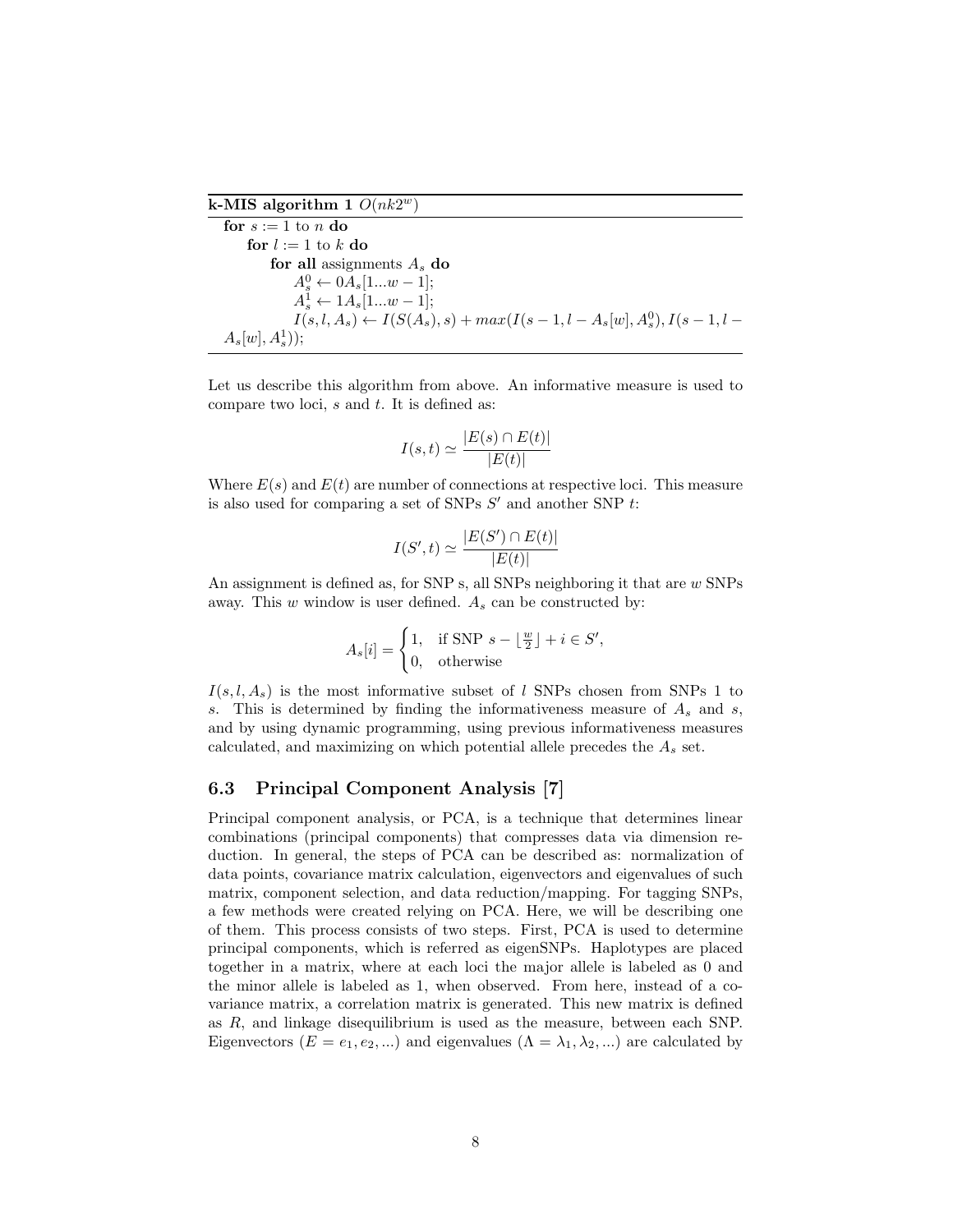solving  $Re_j = \lambda_j e_j$ . k eigenvectors with the largest eigenvalues are chosen of the set of eigenvectors, and each correspond to an eigenSNP. Each eigenSNP s is a weighted sum of SNPs, and can be defined as:

$$
s_i = \sum_{j=1}^{p} e_{ij} x_j, i = 1, ..., k
$$

To determine the variance captured by selected SNPs, the following relation can be used:

$$
\frac{\sum_{i=1}^{k} \lambda_i}{\sum_{j=1}^{p} \lambda_j}
$$

which can be described as the sum of eigenvalues of eigenSNPs selected over the sum of eigenvalues of all SNPs.

Next, these eigenSNPs are mapped, to determine tagging SNPs. Two methods for this step were described. The first is called the "Greedy-discard method", which assumes eigenSNPs with a small eigenvalue are not as important, along with those that have a high correlation to them. Starting with eigenvectors with the smallest eigenvalue to the  $(p - k)$ th smallest eigenvalue (the ones that were not selected as the  $k$  eigenSNPs), the SNP that has the largest coefficient with the  $(p - k)$ th eigenSNP and has not been previously rejected is rejected. With the remaining  $k$  SNPs, they are mapped to  $k$  eigenSNPs in reverse order, resulting in k tagging SNPs. The second method described was the "Varimaxrotation method", whose goal is to maximize the "the sum of the variances of the squared coefficients within each eigenvector". The orthogonal transformation T is determined by the relation  $E^r = ET = e_1^r, e_2^r, ..., e_p^r$ . From here, for all k eigenSNPs, the average coefficient are:

$$
\Gamma_i = \frac{1}{k} \sum_{j=1}^{k} |e_{ij}^r|, i = 1, ..., n
$$

and for the remaining  $(p - k)$  eigenSNPs, the average cofficient are:

$$
\gamma_i = \frac{1}{p-k} \sum_{j=k+1}^{p} |e_{ij}^r|, i = 1, ..., n
$$

For SNP *i*, if  $\Gamma_i > \gamma_i$ , it is chosen.

# 7 Graphical Representations

In the previous section, two algorithms, LD-Select and Informativeness, were described. Mentioned was what graph theory problems they were modeled after. In this section, the graph theory problems along with their mutual reductions will be described.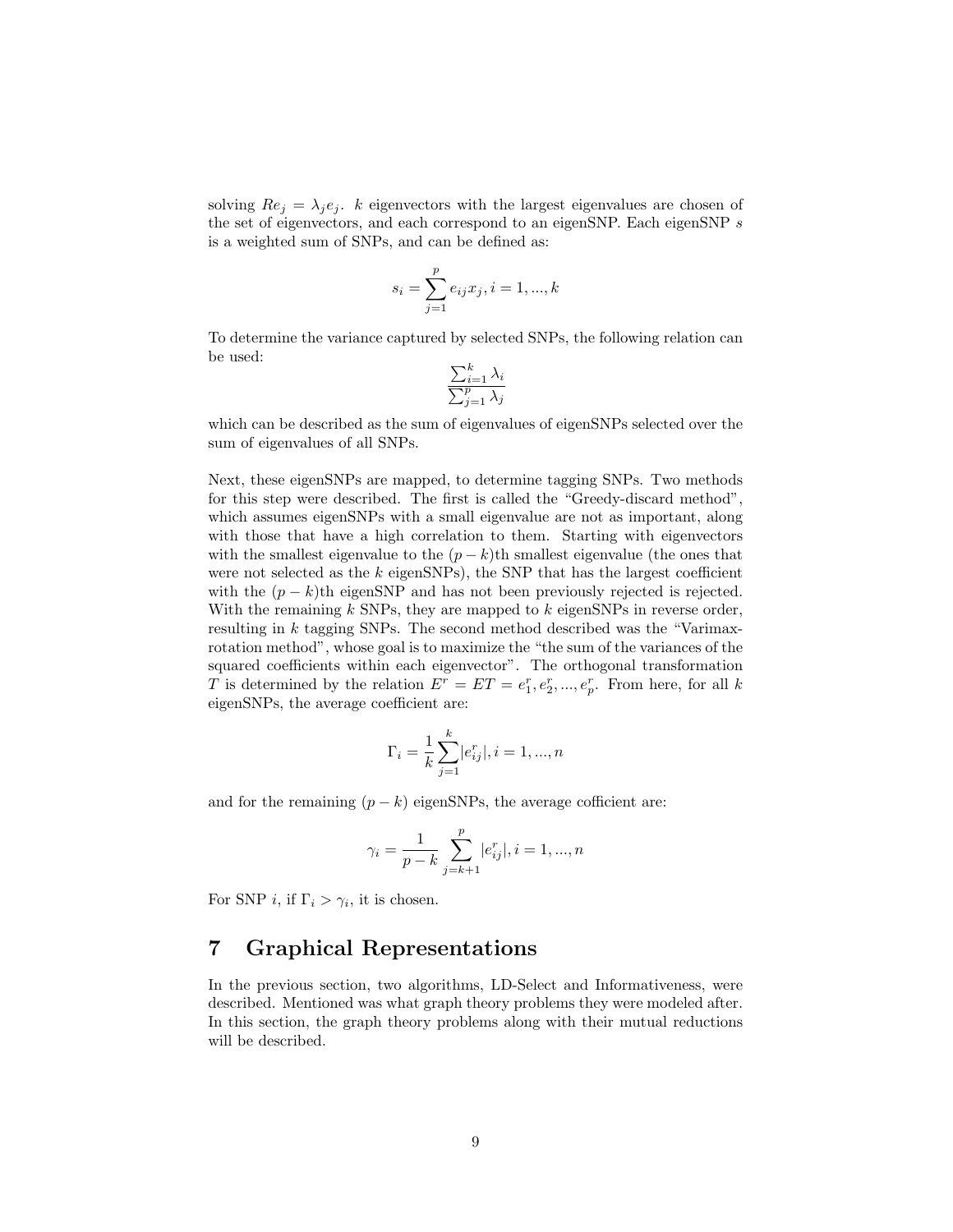#### 7.1 Dominating Set

For a given graph  $G(V, E)$  where V are the vertices and E are the edges, the dominating set is defined as a set of vertices  $D$ , which is a subset of  $V$ , where every vertex not in  $D$  is adjacent to at least one vertex in  $D$ .



Figure 1: An example dominating set

The LD-Select algorithm is an algorithm that determines a dominating set, with vertices as SNPs and edges as  $r^2$  between SNPs. The solution it returns may not be minimal dominating set, due to the use of a greedy fashion maximizing  $r<sup>2</sup>$  and binning with a set  $r<sup>2</sup>$  threshold and grouping of SNPs connected to one another with that measure. Through its use of binning, blocks are created as result.

#### 7.2 Set Cover

For a given universe U containing n elements  $(1, 2, ..., n)$ , and a collection C where each element  $S_i$  in C is a subset of U, a set cover is defined as a subset of  $C$  where all elements in  $U$  are captured. The Informativeness algorithm determines a set cover, with the optimal set cover being the minimum subset of C that covers U. We can model this as a bipartite graph, where a clique (for a given set of nodes, there exist an edge between each pair) of loci are on one side and on the other is an independent set (for a given set of nodes, there are no edges connecting them) of connections between haplotypes: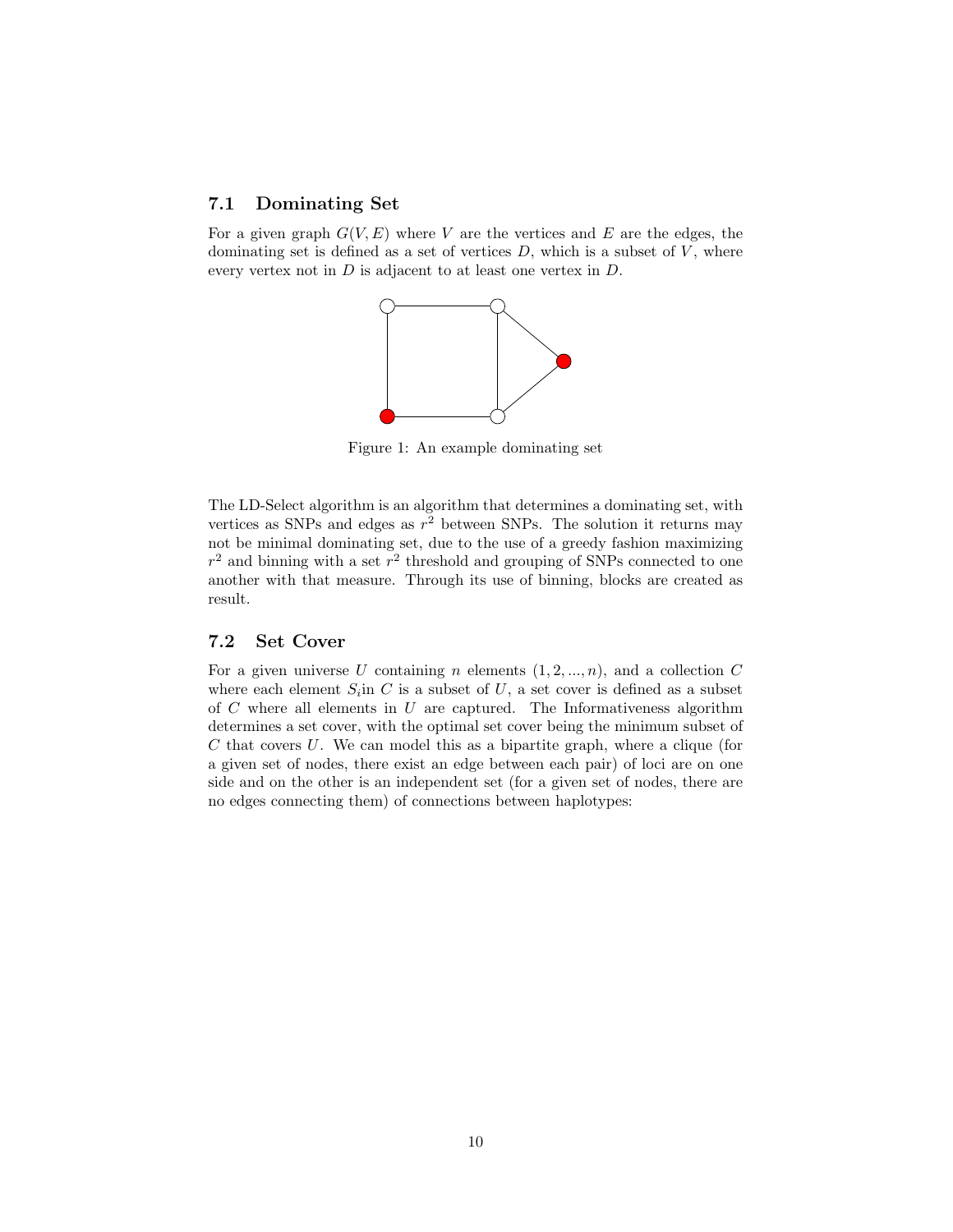

Figure 2: An example set cover on a bipartite graph

### 7.3 Reductions

Kann [6] describes proofs for the reduction from a minimum set cover to a minimum dominating set, and vice versa. Here, we will briefly cover them.

#### 7.3.1 Minimum Set Cover to Minimum Dominating Set

Let us look at a split graph. On one side, we have an clique, where the set of nodes are defined as  $X$ . On the other side we have an independent that is defined as  $(U, C)$ , where U is the universe of elements and C as the subsets of the elements in  $U$ . Let us assume the nodes of  $U$  and  $X$  are disjoint. We can construct a graph  $G(V, E)$  where  $V = U \cup I$  and E consist of edges between nodes of the clique, and between the clique and independent set.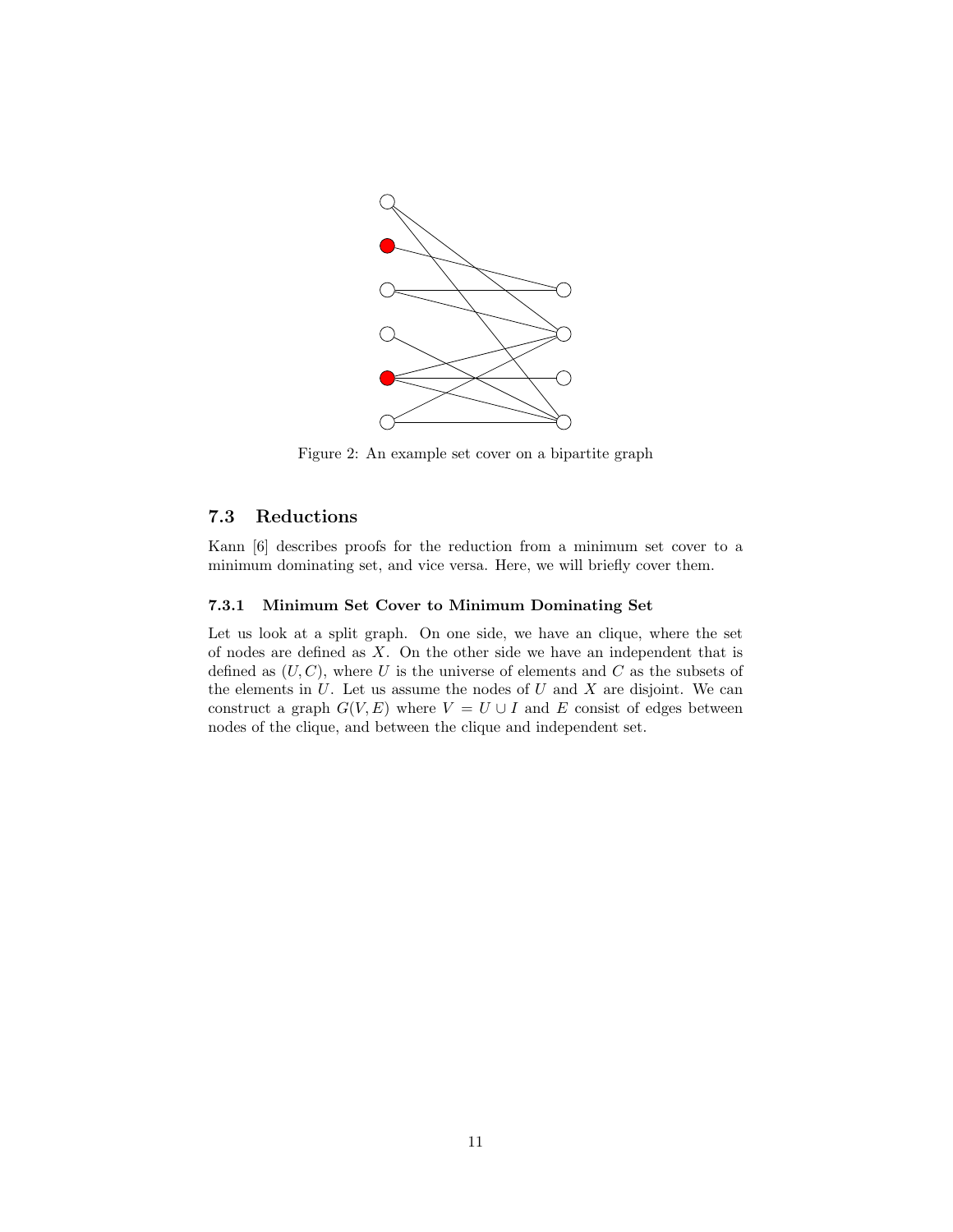

Figure 3: An example split graph

With a dominating set, we can derive a set cover. Given a dominating set  $V' \subseteq V$  of G, for every node in  $x \in V'$ , we can substitute it with any node in the independent set where this node is connected to. Once this is done with all nodes in the dominating set, a set cover is created of the same size. With a set cover  $C' \subseteq C$ , we can derive a dominating set  $V' \subseteq V$  of G of the same size by including the nodes corresponding to the set cover  $i : S_i \in C'$ .

#### 7.3.2 Minimum Dominating Set to Minimum Set Cover

Here, we will be using a connected graph where  $(U, C)$  is defined with the universe  $U$  being all vertices and  $C$  as subsets for each vertex and its neighbors. In addition, this graph is defined as  $G(V, E)$  where V consists of all vertices (similar to  $U$ ) and  $E$  consist of all edges connecting the vertices of this graph.



Figure 4: An example graph

Graphically, we can describe it as, with the figure above, for the vertex colored red, a set in  $C$  will consist of both the red vertex and the blue vertices. Say we are given a dominating set  $D$ . We can create a set cover from each vertex  $v \in D$ , and because each subset constructed from vertex v covers all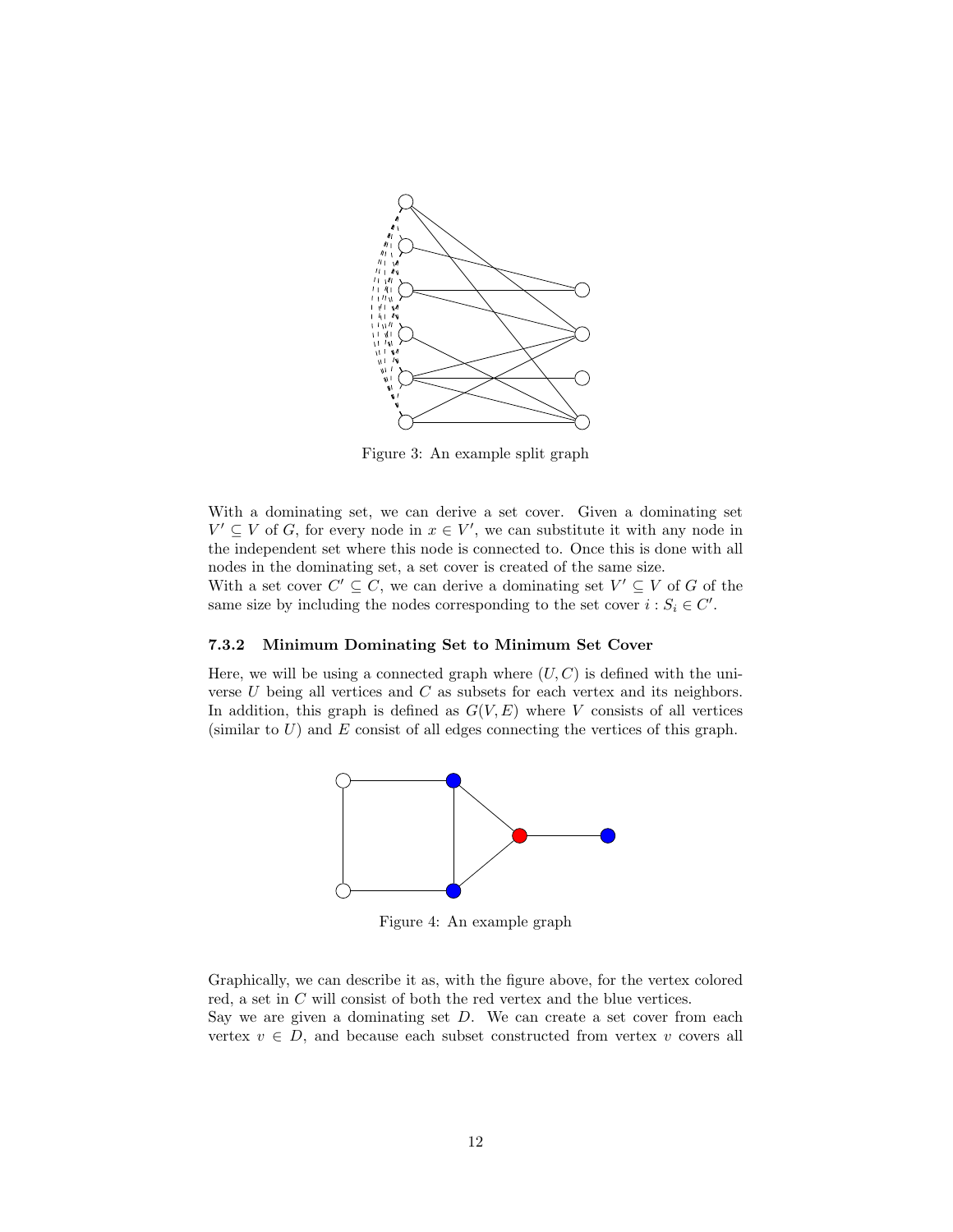neighbors, it is a set cover of the same size as its corresponding dominating set. It is possible to generate a dominating set with nodes from both the clique and the independent set. In that case, we can simply map a node from the clique to the independent set node in the dominating set. This will yield a set cover of a size equal to or less than the original dominating set.

#### 7.4 Comments

Both determining a minimum dominating set and a minimum set cover are NPcomplete problems. Approximate methods are used instead, and while reductions exist between both problems, finding the optimal set from one to another is also complex.

# 8 Metric

Linkage disequilibrium relies on allele frequencies of a give sample between two loci of interest. Depending on the samples, this metric may be skewed, as it heavily relies on sample size and allele frequencies being representative of the population. Linkage disequilibrium is also effected by many factors, such as recombination, mutation, and population structure. Here, we will be describing a potential metric that is based on information, similar to the Informativeness algorithm.

Let us define  $e_{ki} \in E_i$  as connections between haplotypes at one locus, locus *i*. These connections are based on differences in alleles, specifically a connection is formed between haplotypes if at the same locus the allele differ. Similar to linkage disequilibrium, we will be considering pairwise relations only. When comparing two loci, we are interested in how much information we "gained" when selecting them pairwise. To define this, we can consider how many unique connections are obtained. If two loci do not yield anything (haplotypes have same allele) or have the same connections, we are not as interested, and those loci should be pooled together. A way to determine how many unique connections we obtain all together, we can consider the number of unique connections over the total number of connections, for two loci,  $i$  and  $j$ :

$$
\frac{|E_i \cup E_j|}{|E_i| + |E_j|}
$$

This way, we also take into account the overlap of the information between the two loci. This value ranges from 0.5, where two loci have the same information, and 1, where the two loci contain different information. To normalize this into [0, 1], we can rewrite the metric with a normalization factor:

$$
\varsigma_{ij} = 2 \times \left( \frac{|E_i \cup E_j|}{|E_i| + |E_j|} - 0.5 \right)
$$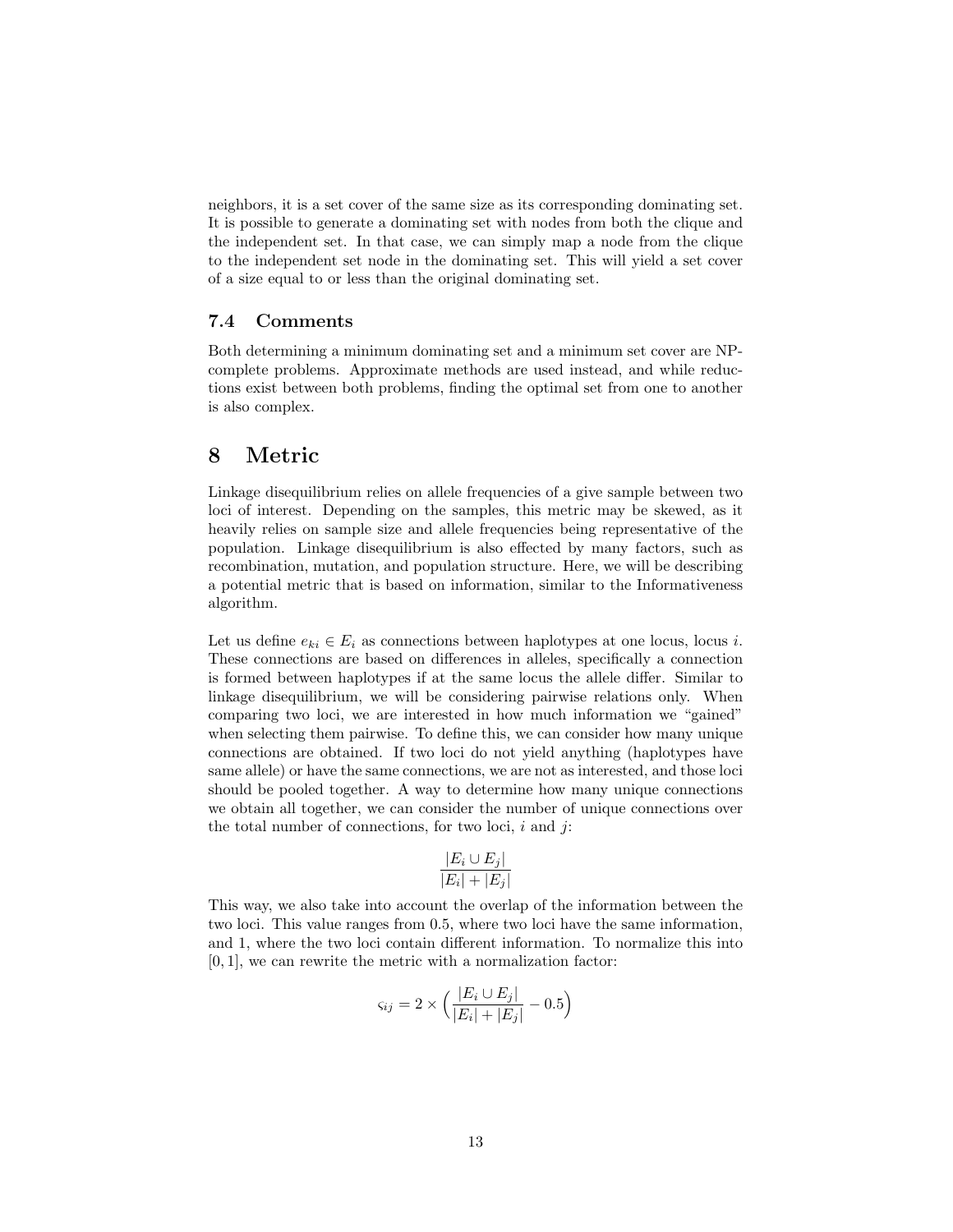Next, we compare this metric with linkage disequilibrium  $r<sup>2</sup>$  for equivalent loci pairs.



Figure 5: BRCA2 MKK



Figure 6: chr9 660k-760k MKK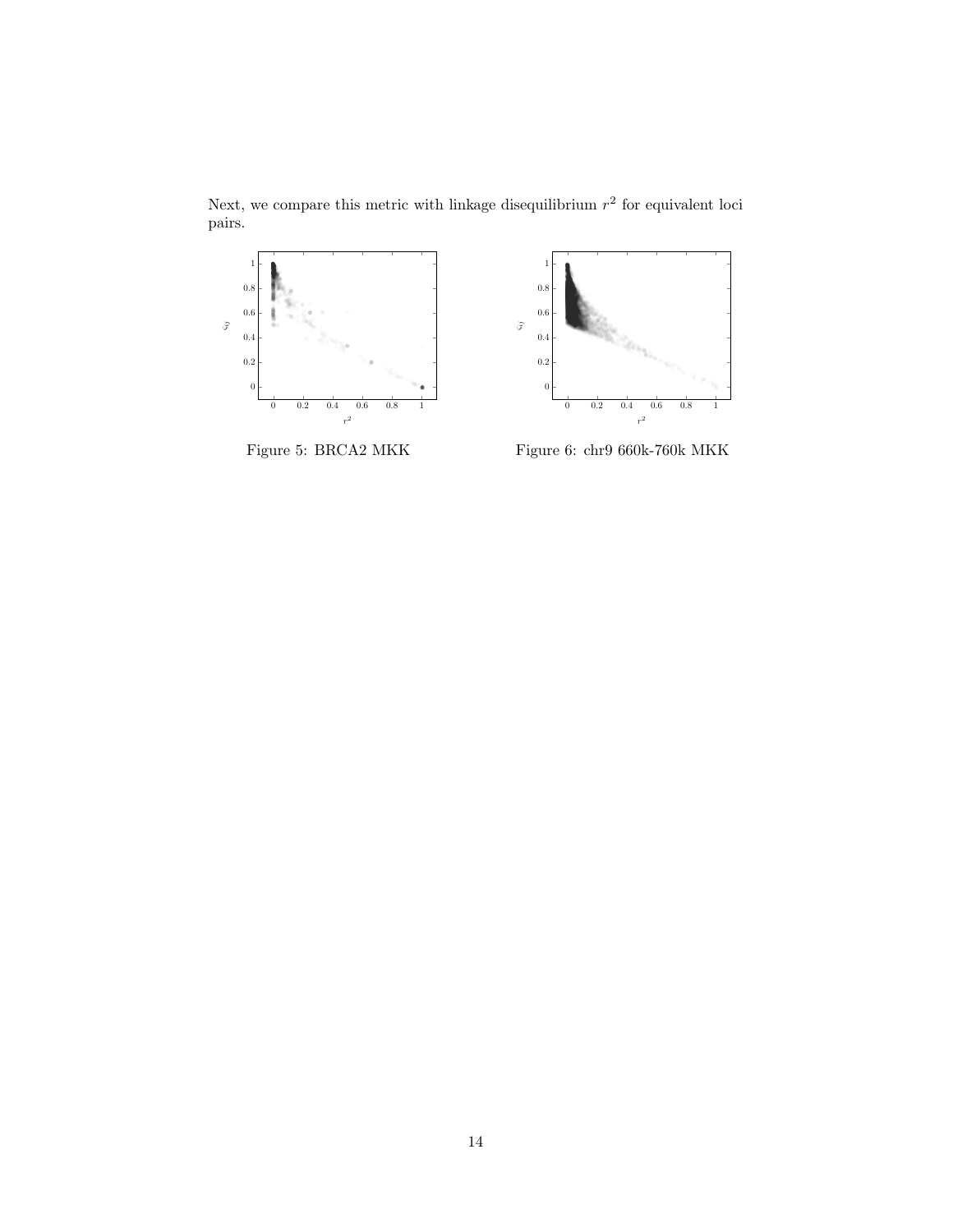

Figure 7: ENm010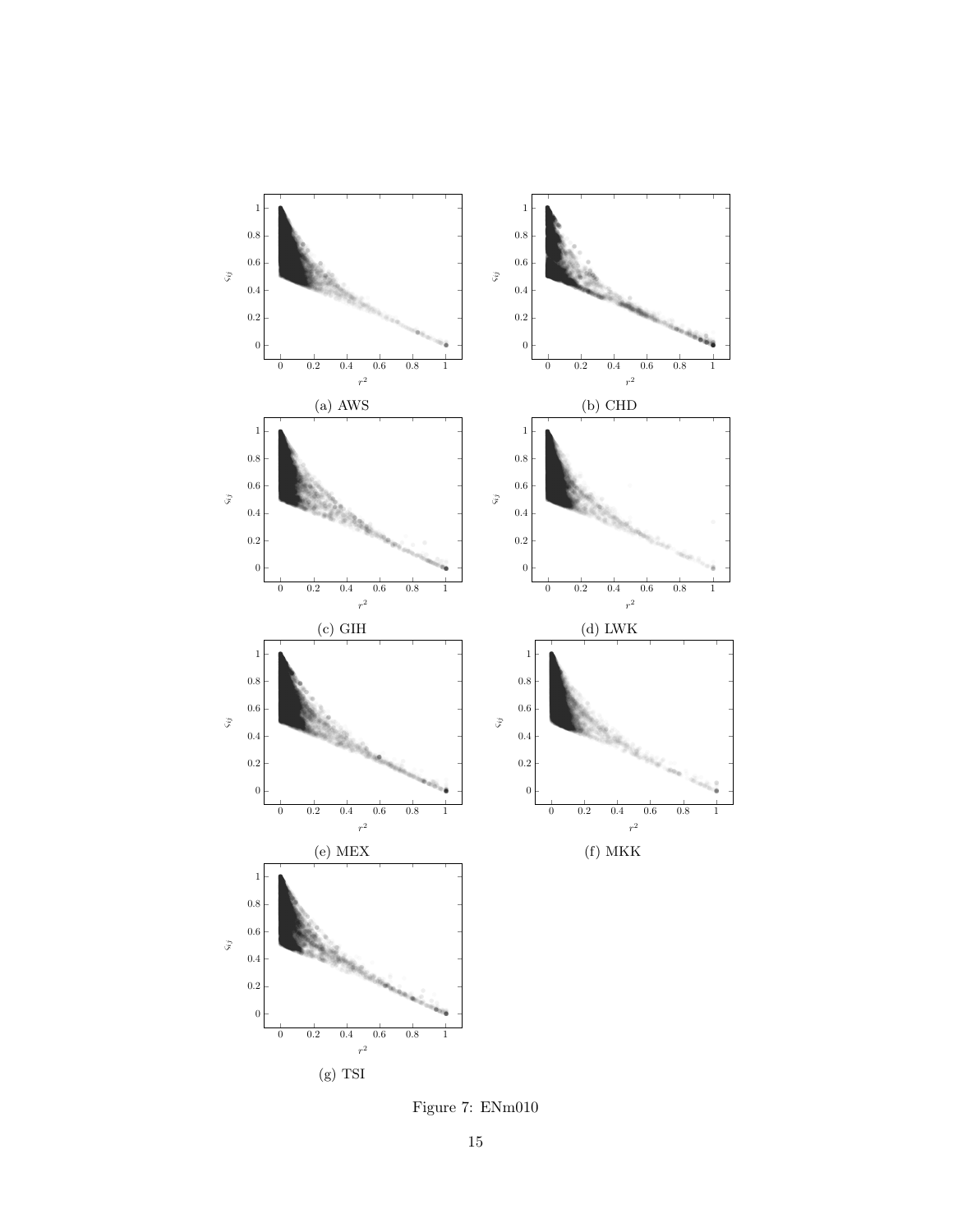Looking at a few sites and comparing  $r^2$  and this metric, we can see there is some relation. For high  $r^2$ , the informativeness is low, while when  $r^2$  is low, the informativeness is high. Also, as  $r^2$  decreases, the informativeness metric varies much more, but ends at 0.5, which tells us there is approximately half overlap in connections between haplotypes among the two loci.

# 9 Method

Let us now propose a method that relies on the metric just defined. Looking at sample preliminary results of this metric and tagging SNPs selected from a set cover implementation, a certain pattern was found. If one looks at the average value of this metric for one SNP and all other SNPs, if the SNP was selected as a tagging SNP, it tends to have a number of this pairwise metric close to its average.

To describe this process, assume we are working with a split graph. With a split graph, we have a clique and an independent set. As all nodes in the clique are connected to one another, we cannot use the clique as is for selecting a set of nodes, and instead, will use the metric we defined earlier. This process can be group into two parts: selecting nodes based on number of connections with a constraint on the metric, and mapping remaining nodes in the independent set not covered by the set of nodes selected in the first step to other nodes in the clique.

We first start off with x haplotypes of n SNPs long. A preliminary step is we remove SNPs that are "redundant", or those that contain the same information. Now, we calculate the metric between all pairs of SNPs, excluding with itself. With each SNP, we calculate the average of its pairwise metrics with other SNPs, and count the number of pairwise metrics that fall within a range from this average (0.1 was used here). Next, a greedy approach is used to select the SNP with the highest count, or pairwise metrics close to the average for that SNP. If there are multiple, we choose a random one and proceed. This SNP will now be selected as a tagging SNP and removed from the graph. For all other SNPs remaining, connections of the tagging SNP selected are removed. After a certain number of iterations, we will not be able to select a tagging SNP by this manner, due to having less connections remaining, and variability in the metric increasing as a result. We now have some connections we want to cover, and here, we again will greedily select SNPs that will encompass them. The reason behind this approach goes back to the reduction of dominating set to set cover. With a given dominating set of a graph (in this case, we have a split graph, and nodes selected for this dominating set may be of the clique or independent set), we can generate a set cover of the same size, by simply selecting nodes from the clique that correspond with the node in the independent set. Through this selection, there is a possibility of the number of nodes in the set decreasing.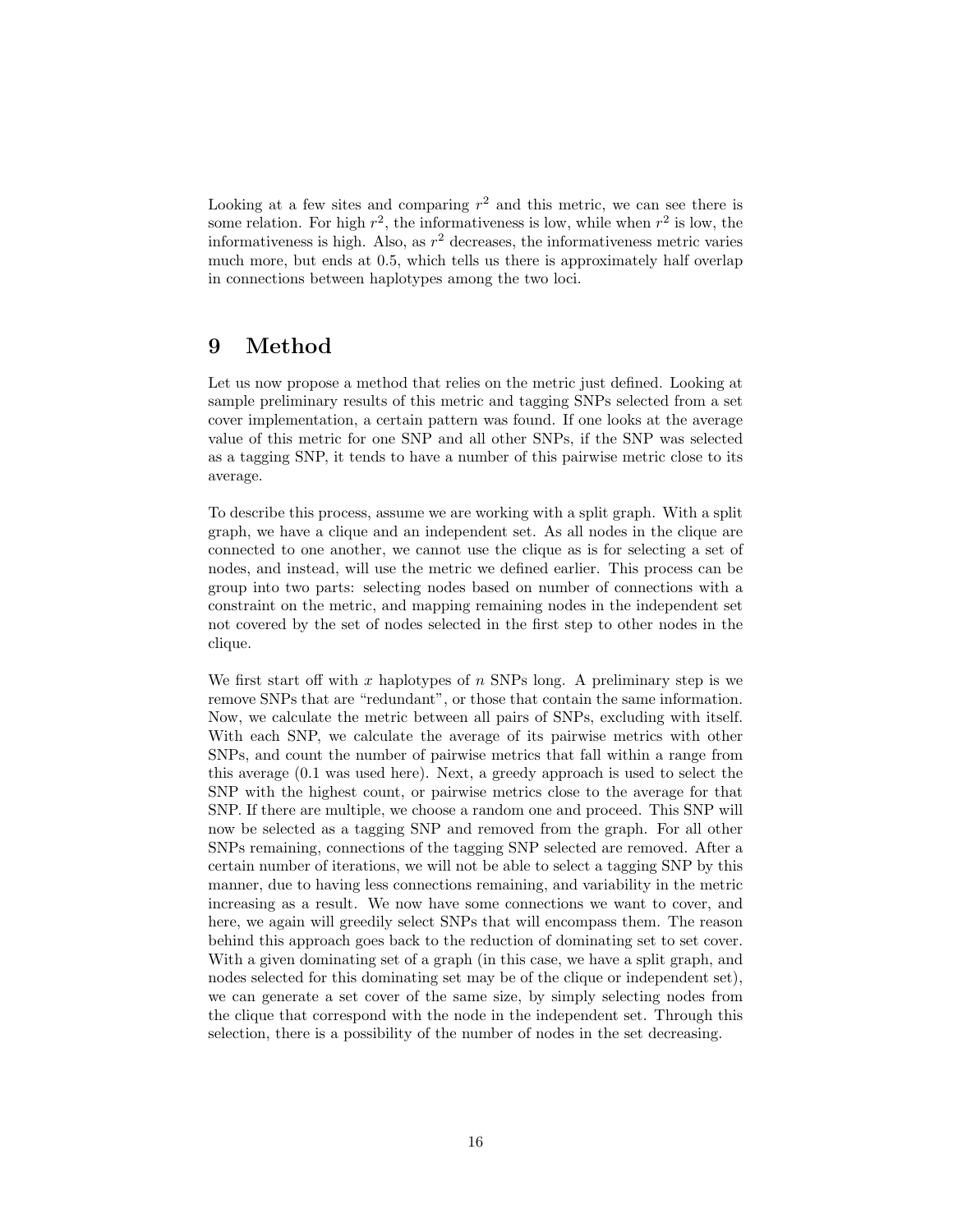## 10 Comparison

Using data from ENm010 for MKK population (265 SNPs), LD-Select, Informativeness, and this process were ran. The results are as follows (for binary sequences, at each position, 1 is denoted as SNP being selected as tagging SNP):

LD-select: 150 tagging SNPs 00100000101010000000000011010100001110100101101111111100100111110011 01000101011101110110111110111000101111001110101101011110001100111011 01000110100001110011101010011111111011111110101100101101100101101010 0111101110101010111001110101111110010001011111010101100000111 Coverage: 0.999985190012

Informativeness: 172 tagging SNPs (with  $w = 21$ ) 0111010111110100000011010 10000101101111100110100110111111100111010100101001111111111111011011 00111000111011111110101111111010111101111001010101101101000110111110 10001111101001111111111101111010110101111000110111111001111100100111 1100111111010111111100000011100100111 Coverage: 1.0

Informativeness: 134 tagging SNPs (with  $w = 41$ ) 01110101111101000100101110 00011110000000000010100111101010100010111111101111000000100111000011 10110000010111001111111110000100001000111011110101100001000100111110 01111000000110001110011111001101110101101100001011111000011000110110 1101101010011110111110001001100000001 Coverage: 0.999985190012

Process (using 0.1 for window): 41 tagging SNPs 00000100010100001001000100000010000010000000110000000000100000010000 00111000000000000000010001010111000000001010000001100000000000000100 00011000001000000001000000000001000000000010000000100000001000000000 0000000010000000000000000000100000100001001000000000001001000 Coverage: 0.430022807381 (21 SNPs with first step) Coverage: 1.0 (both steps)

For LD-Select,  $r^2$  increases, the number of SNPs decrease, but at a slight cost of coverage. For Informativeness, as  $w$  is increased, coverage also decreases.

# 11 Discussion

Looking back at the algorithms covered here, they all approach determining tagging SNPs in a different manner. One relies on determining SNPs by maximizing a measure and binning. Another relies on dynamic programming and maximizing information captured. Comparing LD-Select, Informativeness, and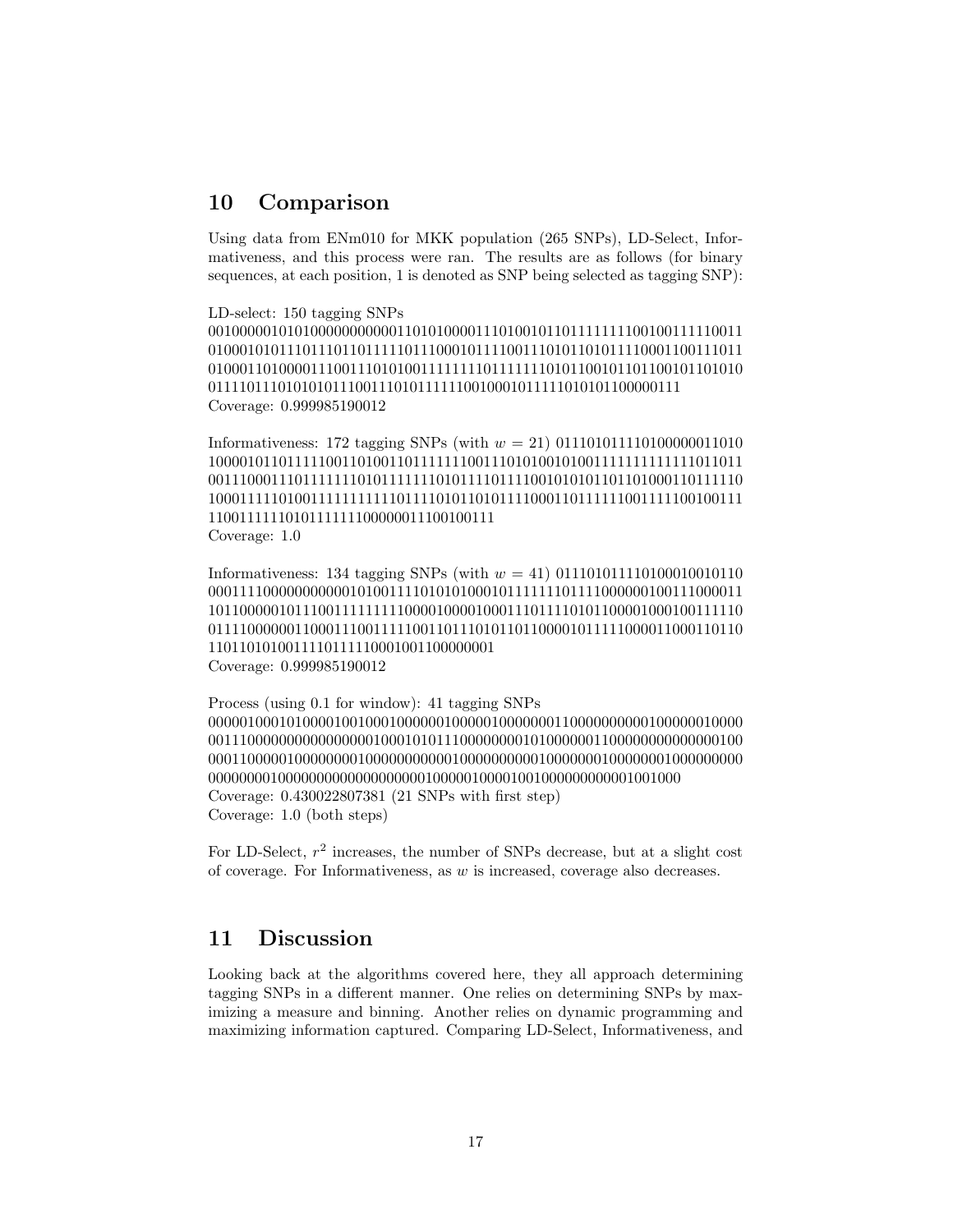the process described here, we noticed some tagging SNPs overlap, telling us the measures used among these algorithms, they tend to favor certain SNPs consistently. With the currently implementation of the process described, as certain optimizations were not made, some computations are intensive, specifically comparing sets. In addition, while there is a way of selecting SNPs in the clique that maximizes connectedness, there is not really a measure for mapping nodes from the independent set back to the clique.